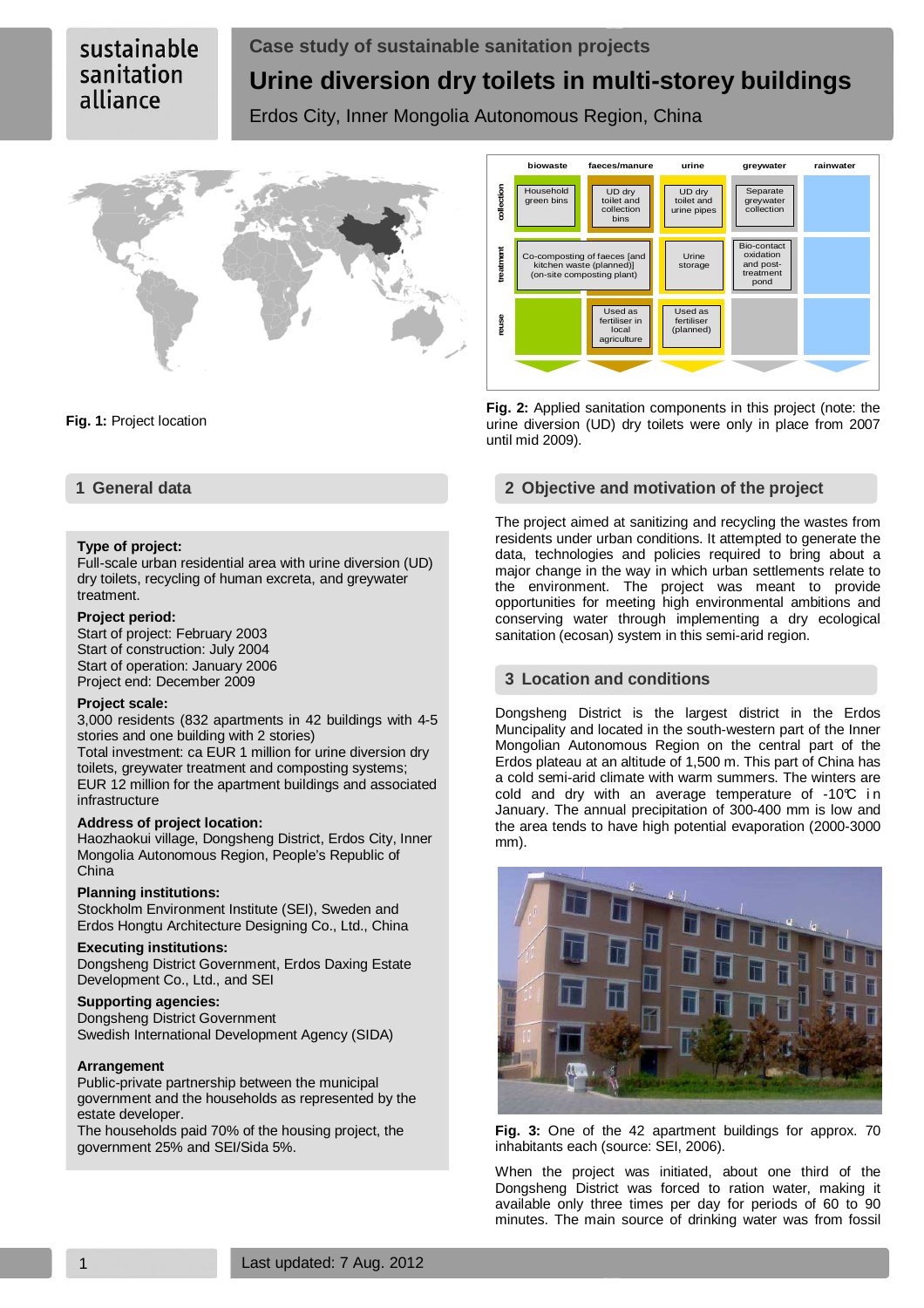groundwater aquifers, supplemented by seasonal surface water sources.

In 2005 a 100-km pipeline from the Yellow River was being constructed to supply 100,000 m<sup>3</sup>/day of water to the city by the end of 2010. Yet even with the new water supply scheme there was a lack of 3,000 m<sup>3</sup>/day water and water prices were expected to be rising in the future.

In 2004, of the 60,000 households in the Dongsheng District about 20,000 households had flush toilets while the rest of the population used 300 public, mainly outdoor, unlit and unheated pit latrine toilets which were poorly maintained. The limited and only partially connected sewer system resulted in groundwater contamination. The poor sanitation conditions were further complicated by the poorly functioning water supply system.

There was a significant urbanisation trend in the city since the 1990s which led to a decline in the population of the surrounding small towns and villages. The district is rich in natural resources, and coal mining is one of the major drivers behind economic development and the subsequent urbanisation in the area. Erdos City has a total population of 1.4 million, while the Dongsheng District as the largest district within Erdos City has 430,000 inhabitants.

Agriculture is still considered one of the five economic pillars of the district, however at a significantly lower scale than industrial production. In 2000, total agricultural and total industrial production was valued at EUR 12 million and EUR 633 million respectively. It was envisioned at the start of the project that many of the future residents of the Eco-Town would be rural farmers, who were resettled into cities. But with the quick rise in coal prices and the standard of living, the project quickly became a mainstream market-based urban building project.

In 2003, the project was conducted through cooperation between Dongsheng District government and Stockholm Environment Institute (SEI) with Daxing Estate Development Co., Ltd. as contractor. An agreement was signed between the Dongsheng District Government and SEI stipulating the responsibilities and fund sharing of the two parties. SEI was responsible for technical solutions, management aspects, institutional dimensions, community sensitization, policy promotion, cost-benefit analyses and monitoring. The role of the Dongsheng District was related to the coordination with the developer, the project promotion, the construction of the infrastructure and operation of the sanitation system.

The Dongsheng District, with its water shortage problems and sanitation challenges, appeared to be a good candidate for testing such a system in an urban setting. The land was subsidised by the government and the apartments were sold somewhat below market prices.

# **4 Project history**

The project started in February 2003 and finished in December 2009. Project milestones were:

- Feb. to Sept. 2003: Project investigation and signing agreements with local government.
- Oct. 2003 to July 2004: Town planning and ecological sanitation (ecosan) system planning, contracting project builder by local government.
- July 2004 to Dec 2007: Construction of 43 buildings finished, R&D and installation of eco-toilet conducted and greywater system built.
- Jan. 2006 to June 2007: Households moved in using the dry toilets. Part of the R&D programme implemented, agricultural field trials, upgrading and improvement of technical problems with ecosan system and greywater piping, fixed construction errors and started operation.
- August 2007: International Conference on ecosan held in Erdos to showcase the project (see Section 9).
- 2007-2008: On-going R&D to fix problems with toilet mechanisms, ventilation and faulty construction and plumbing.
- End 2008: Compost plant started operation.
- Jan. 2009: Lobbying efforts started by households for change to flush toilets.
- **Sept. 2009: Work begins to remove urine diversion dry toilets and install flush toilets with onsite DEWATS instead (see Section 11 at the end).**
- Dec. 2009. Official end of the EETP and evaluation workshop in Beijing (see Section 13)

# **5 Technologies applied**

The design of the Erdos Eco-Town Project (EETP) was meant to showcase a sophisticated ecosan system with dry urine diversion toilets and solid waste facilities in an urban environment. The concept behind the system design was that the separation of waste streams would increase the efficiency of treatment and facilitate the recycling process. The system design therefore focused on the separation of four main waste streams: faeces, urine, greywater and solid waste.

The sanitation system of the EETP consisted of (details are given in Section 6):

- 832 urine diversion dry toilets
- 832 low-flush urinals
- 832 faeces collection bins in the basements (with ventilation systems)
- One greywater treatment plant
- One composting plant
- 22 urine tanks in the basements of some of the buildings

We refer to these toilets here as "urine diversion dry toilets". They are very similar to UDDTs (urine diversion dehydration toilets), except that the faeces bins in the basements do not give the same degree of drying as would be achieved in conventional faeces vaults with ventilation pipes.

The onsite eco-station had an area of 7,500 m² and contained the greywater treatment system, storage pond, composting facility, additional urine storage tanks and the O&M office plus a demonstration garden.

# **6 Design information**

Basic design specifications:

- Population: 3,000
- Number of households: 832 (3.6 people per household)
- Type and number of buildings: forty-two 4-5 storey buildings and one 2-storey building
- Urban water consumption: 80 L/person/day (National urban water consumption in China: 326 L/person/day)
- Greywater treatment designed capacity:  $250 \text{ m}^3$ /day
- Frozen depth of the ground: 150 cm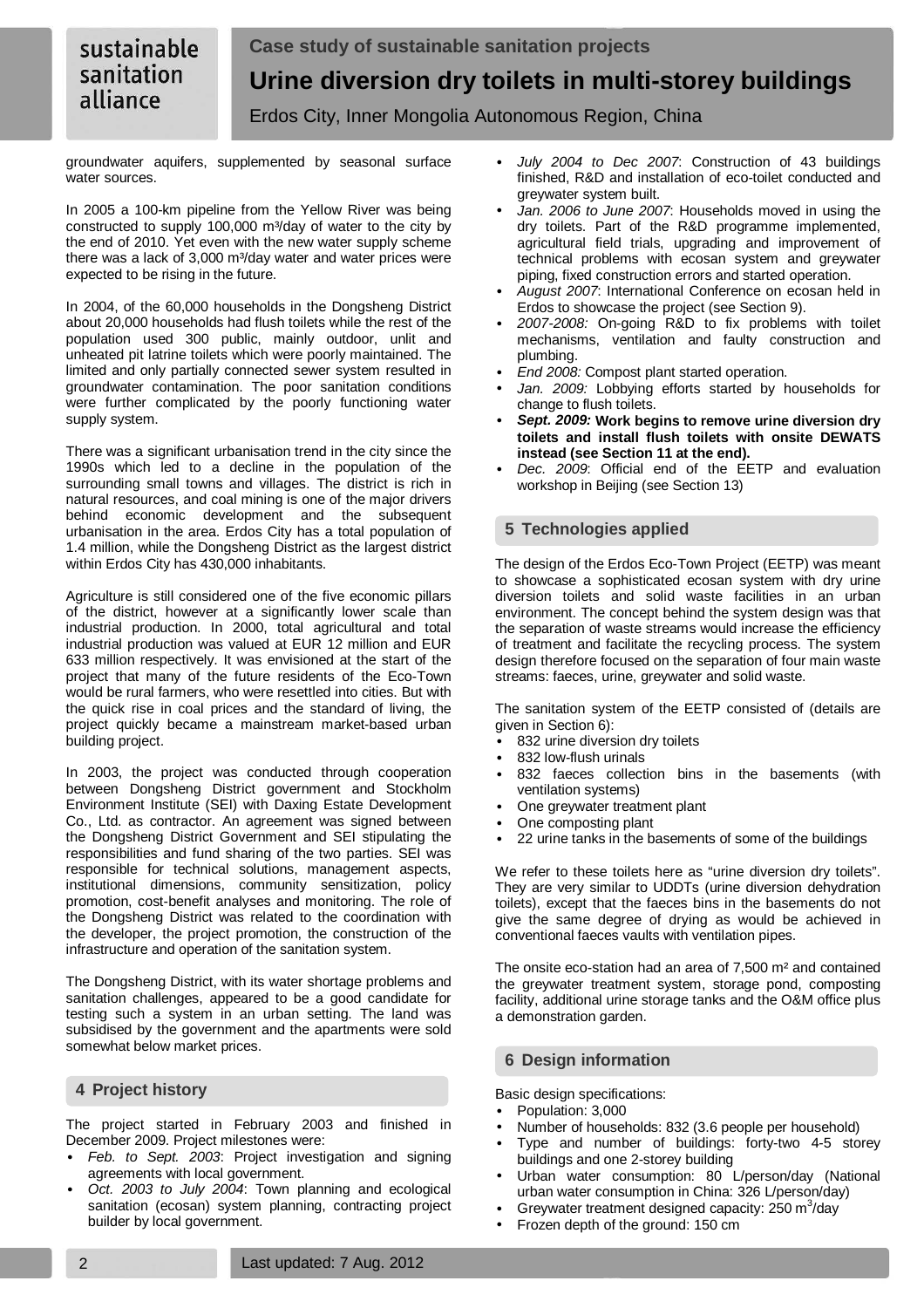- Urine: 500 L/person/year
- 22 underground urine tanks: size between 3.5 and 13.5 m<sup>3</sup>
- Storage time of urine: 3 month
- Faeces production: 50 L/person/year
- Faeces collection: one 120 L bin for each toilet
- Bin emptying is once per month
- Average distance to compost plant: 400 m
- Compost plant has 2 chambers with a total size of 12 m<sup>3</sup>
- Sawdust added to toilets: 50 L/person/year
- Onsite storage pond for treated greywater: 3,700 m<sup>3</sup>

Specifications for planning, design and construction as well as the criteria of the effluent and reclaimed water were based on the China National Code.

The urine and faeces flow streams started at the urine diversion dry toilets and waterless urinals which diverted the liquid and solid excreta from each other. The toilets, urinals, and related equipment were developed by SEI consultants and manufactured in China for this project by Chauzhou Meilong Ceramics Industry in Chauzhou, Guangdong Province.

A "turning bowl faeces receptacle" in the dry toilet was connected to a vertical pipe chute with a diameter of 280 mm so that after use the faeces dropped vertically down into the basement where they were collected in 120 L bins. 60 to 80 ml of sawdust was manually added to the faeces after each toilet use in order to keep the contents of the bins dry and reduce odour. The faeces collection bins were connected to a ventilation system that was meant to vent odour from the bins to vent pipes on the roof.





The pipes from the urine section in the toilet and the urinals were led to the urine tanks where the urine was collected and stored for 3 months. A tanker truck was used to empty the urine tanks and the stored urine could be applied as a fertiliser to local agriculture. The urine reuse was not fully realised at a large scale (see Section 7) and was discharged at the local landfill (acting in effect as remedial fertilizer for composting processes).



**Fig. 5:** Tanker truck to empty the urine tanks (source: Olt, 2008).

The greywater in the system came from the kitchen sinks, showers and bathtubs. It flowed into a separate pipe system to an on-site greywater treatment plant with a capacity of 250 m<sup>3</sup>/d, or about 80 L/person/day. The plant used primary sedimentation, anaerobic treatment, activated sludge and aerobic bio-film treatment, secondary sedimentation and a holding pond  $(3,700 \text{ m}^3)$  to treat the water to the National Code for Grade II effluent standards<sup>1</sup>.

The plant was also designed to be able to meet reclaimed water quality standards through an additional step, during which flocculation agents were added and the water filtered through a high-efficiency fiber filter before disinfection. However, this last step was not put into operation.

#### **Composting plant**

The bins were collected with a truck by the maintenance workers (see Section 10) and taken to the on-site indoor thermal composting plant where the faeces were processed into an organic fertiliser product for agricultural application.

The composting cycle took 35 days in 6  $m<sup>3</sup>$  chambers. The screened material was mixed with additional sawdust and compost starter (effective microbes) and reached a temperature 50-60 $\hat{C}$  with additional heating if nece ssary and floor aeration. After 18 days the mass was transferred to a second chamber for an additional 17 days. This process was quite energy intensive due to the heating and aeration. Composting should normally be self-heating and not relying on external heating, but low temperatures in fall and winter made additional heating necessary to achieve the required temperatures for pathogen kill.

It was planned that the solid waste would be separated into compostable and non-compostable fractions at the household level. The compostable waste would then be added to the faecal compost. However, the source separation of solid waste was only partially implemented and the rest went to the municipal landfill. The city later built a mixed solid waste biogas plant that also produced fertiliser pellets from the sludge.

#### **Pathogen removal**

l

The treatment measures within the system, i.e. urine storage and thermal composting at 50-60°C, all resulted in a reduction

<sup>1</sup> China's national wastewater discharge standards for Grade II: COD 100 mg/L, BOD5 30 mg/L and TSS 30 mg/L (source: Flores, 2010).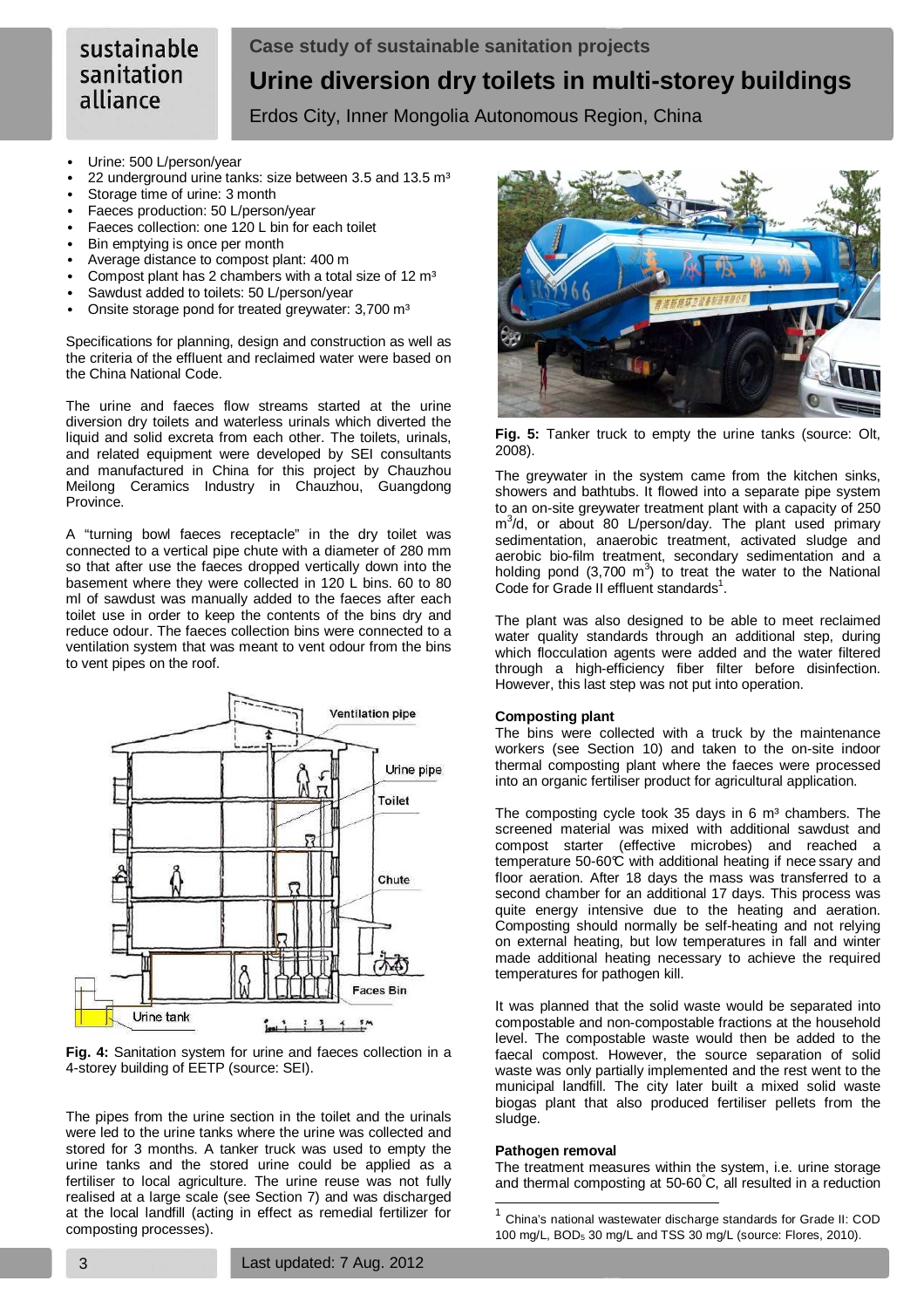of pathogens. However, from a risk perspective, one area of concern for the EETP dry system was the handling of faecal matter by the maintenance personnel during collection and transportation. In spite of protective clothing and masks there were still possibilities of exposure. Washing and showering was carried out in the maintenance building. No incidences of disease were reported throughout the project period.

# **7 Type and level of reuse**

Field trials of reuse as part of the EETP showed that with an application of 7.5 t/ha of faecal compost plus 6 t/ha of urine, corn yields were raised by 33% (and with an application of 22.5 t/ha of faecal compost plus 12 t/ha of urine, the corn yields increased even by 68%).

As part of the research program, a series of demonstration and training courses was carried out to demonstrate the benefits of using sanitised human urine and faeces as fertiliser. Between January 2005 and early 2006, 15 training courses were held, in which about 300 local farmers participated. In addition, the maintenance team of EETP was trained and encouraged to use the demonstration gardens near the eco-station. The maintenance workers grew a variety of vegetables for their families in these gardens, and used urine and compost as fertiliser.

Large-scale urine reuse was not achieved during the project period. The use of urine as a landscaping fertiliser for lawns was discouraged by the local government mainly due to odour, and there was no demand from local agriculture. Therefore, urine was delivered by the maintenance team to the municipal landfill and various locations outside the Eco-Town.

Reuse of composted faeces from EETP was more successful than reuse of urine, although the system did not reach the potential envisioned at the beginning of the project. Prior to the compost plant coming on-line at the end of 2008, the faeces were composted outdoors on a farm approximately 30 km from EETP and eventually incorporated into the fields. However, due to the distance to the farm, some of the faeces were also taken to the municipal landfill.

After the compost plant became operational, bags of the compost were given to several local farmers for use in their greenhouses. Since the compost did not meet Chinese standards for organic fertilisers because of low nutrient content, EETP was unable to sell it. However, as a free product the farmers willingly used it to cultivate a variety of vegetables.

The farmers reported being satisfied with the EETP compost, although project staff doubted that they would purchase it. The fertilizer content would probably have been improved if organic kitchen waste had been included in the process, but the green-bag program only began in 2009 when the push to remove the dry toilets had already reached its peak.



**Fig. 6:** Experiment in reuse of human excreta in a corn field (1,000 m²) was carried out at the demonstration station for "Agriculture Water Saving" of the "Soil and Fertiliser Station" of Pojainghai Township in 2006 and 2007 (source: SEI Project Office).

# **8 Further project components**

The EETP included a comprehensive R&D programme: including development of the faeces and urine collection system, greywater monitoring and treatment alternatives as well as the reuse of reclaimed water, ventilation system study, economic evaluation of EETP, composting study, agriculture reuse of human excreta, social study (household acceptance), policy study and environment impact assessment. A detailed Life Cycle Analysis (LCA) was carried out by Flores (2010) (see Section 13 for details and link).

# **9 Costs and economics**

The costs for operating the sanitation system at the EETP included the salaries of the maintenance workers, electrical costs for the basement fans, greywater and compost plants, purchasing sawdust for the toilets, fuel for transport of reuse products, and the running of the project office. The institutional arrangements for paying the operation and maintenance costs are explained in Section 10.

**Table 1:** Capital and operational costs for the dry sanitation system and the greywater treatment (source: Flores, 2010).

| Total capital costs (EUR)          | 1,030,000 |
|------------------------------------|-----------|
| Capital costs per household (EUR)  | 1,238     |
| Total operational costs (EUR/year) | 66,019    |
| O&M costs (EUR/year/household)     | 79        |
| Estimated value of fertiliser      | 8         |
| (EUR/year/household)               |           |
| Estimated value of reclaimed water | 8         |
| (EUR/year/household)               |           |
| Net O&M costs with reuse           | 65        |
| (EUR/year/household)               |           |

Based on the Life Cycle Analysis by Flores (2010) it was concluded that the current design of the dry system was quite material-intensive because of the basements required for faecal collection and storage. The dry system's transport requirements were also quite energy-intensive as the receiving farms for compost and treated urine were on average 60 kilometers away from the EETP.

A cost-benefit analysis was carried out by Prof Zhou Lu of Tsinghua University (reported in Rosemarin et al 2012). The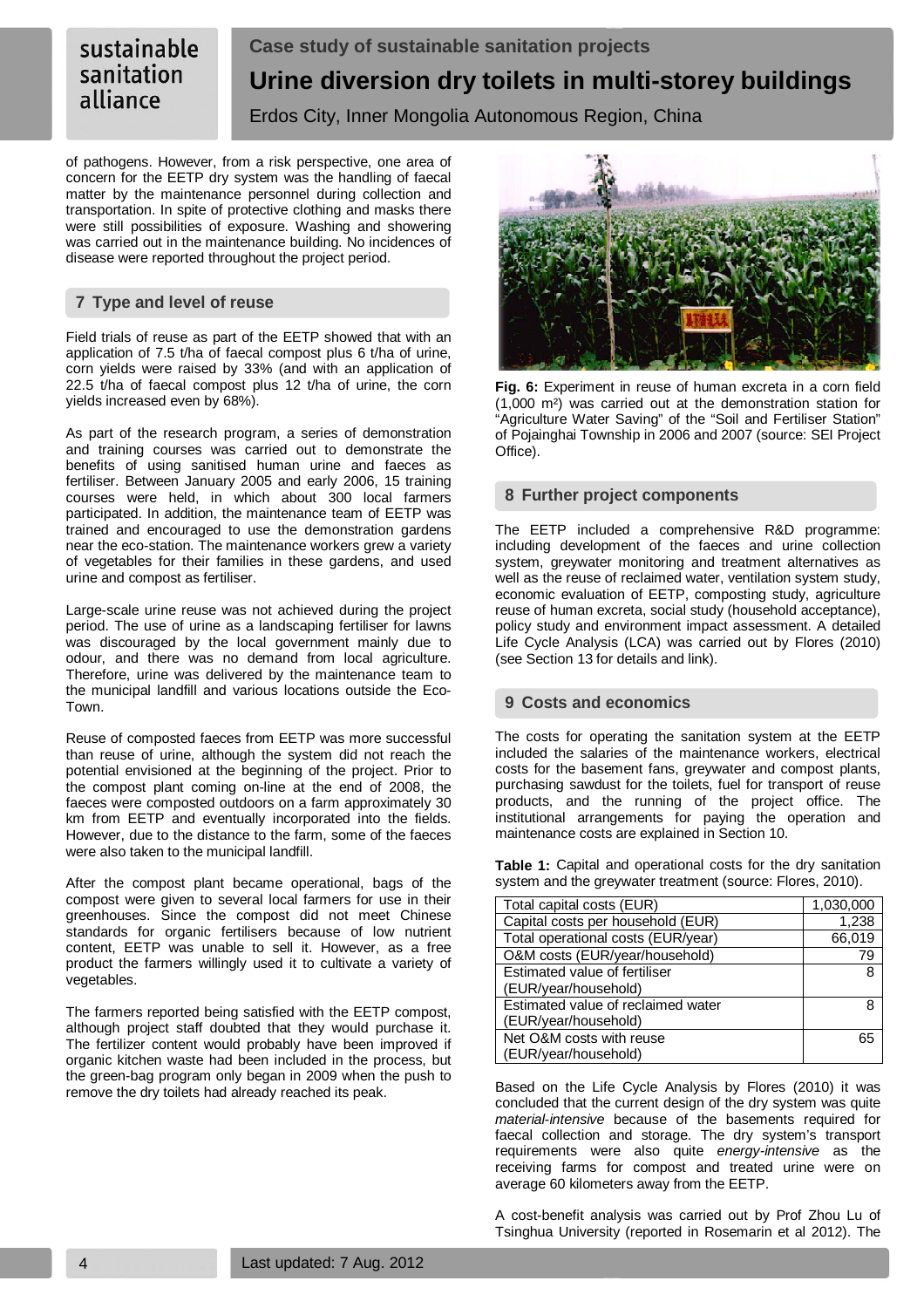overall ecosan system from this project was compared with a similar sized conventional waterborne system. The current capital costs for the dry system are about 2.17 times that of the conventional one mainly due to the cost of building the basements for the collection system. The results also showed that the O&M cost of the dry system was 3.6 times greater than that of the conventional system. However the water savings and recyclable water and nutrients make the ecosan variant both a feasible and attractive alternative. Water prices are not yet a cost driver in Erdos City<sup>2</sup> but when they are, the dry system will be very competitive. Also the market for urine and composted humanure in urban agriculture still remains to be developed. The project has therefore successfully shown that the dry system can be fully viable from an economic point of view.

# **10 Operation and maintenance**

Management of the operation and maintenance of the EETP sanitation system was jointly controlled by the SEI Project Office (SPO) and the Dongsheng Project Office (DPO) that was staffed and financed by the local government. The two management teams were responsible for the logistics and running of the project office. The SPO consisted of 2-3 staff members who were in charge of reporting, communication, purchasing and day-to-day management. The SPO communicated closely with the SEI project manager in Stockholm and with the DPO.

Since all of these facilities were on-site, the eco-town had its own maintenance team that was responsible for operating and maintaining the system. The maintenance team consisted of 10 workers and a crew leader responsible for coordinating the activities of the team. The costs were shared by the DPO and SPO and the team leader was part of the staff and payroll of the SPO.

Two options for long-term operations and maintenance were envisaged for the project: the creation of a private company that could also serve a number of EETP-type settlements or a household cooperative committee. Neither of these were pursued however by the local government.



**Fig. 7:** Faeces collection in the basement (photos by Rüd, 2007 and Olt, 2008).

In general, the maintenance team was in charge of the daily operation of the system. They were also responsible for responding to complaints from the households and assisting with user education. The maintenance team was also responsible for operating the compost treatment plant. Operation of the greywater treatment plant was contracted out.

The maintenance team was in charge of cleaning the basements, emptying and transporting the faeces bins (approx. once per month), and repairing/adjusting the toilets. At the household level the residents were supported by the project maintenance team. A 24-hr telephone hotline was established at the eco-station so that households could report problems with their toilets and get immediate service.



**Fig. 8:** Removal of basement faeces bins by using a simple hoist installed on a light truck (source: SEI).

From the maintenance team perspective, the urine collection and disposal system as well as the faecal collection, treatment, and disposal system were fairly easy to operate and maintain. The procedures were not technically complex, although they were somewhat labor-intensive and unpleasant in the case of the faecal management system.

Sometimes it was smelly in the basement caused by improper working ventilation system or an overflow of the bins due to household misuse through pouring water into the dry toilets.

The operation and maintenance of the greywater treatment plant required a skilled worker, but operation of the entire system was well within the capacity of the local utilities to provide. Problems with system robustness mostly arose because of inadequate plumbing and building skills, poor building materials and lack of inspection during the construction.

# **11 Practical experience and lessons learnt**

The workshop in 2009 gave a multi-stakeholder perspective of the factors leading to the eventual failure of the project, in terms of reaching a "tipping point" where flush toilets and a decentralised wastewater treatment solution were installed, and the dry toilets removed. Mini-flush toilets were connected using the already functioning small greywater pipes to an onsite treatment plant using effective composting microbes, all gravity fed.

The "failure" of the Erdos eco-town project with urine diversion dry toilets does not mean a failure of the urban ecosan concept in general. There are several similar projects of smaller scale that have been successful and are permanent. Sustainable sanitation needs to be promoted, given the problems of water and resource scarcity and the need for environmental protection and sustainable urban development. The following are the main lessons learned for this project.

 $\overline{\mathbf{c}}$ Water costs for households in 2008: EUR 0.37 per m<sup>3</sup> including EUR 0.04 for sewage.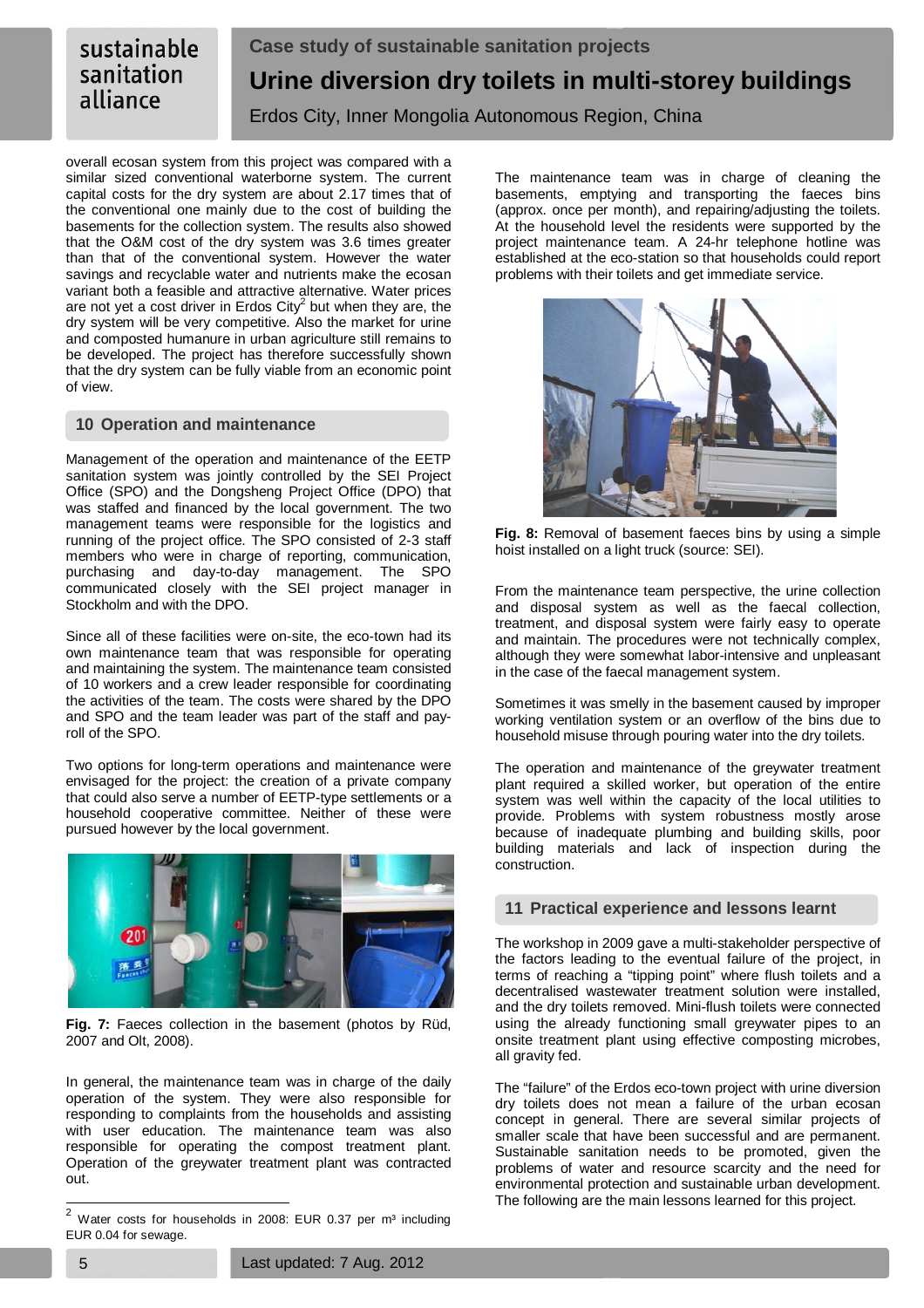# sustainable sanitation alliance

# **Case study of sustainable sanitation projects Urine diversion dry toilets in multi-storey buildings**  Erdos City, Inner Mongolia Autonomous Region, China

# **Technology**

User interface is the key! The toilet must be the right design and convenient to use. One of the key problems identified was the seat riser, which was immature in its development and not convenient to use or acceptable by the households. The turning-bowl mechanism and urine pipe connection were particularly troublesome if the toilet was not installed properly over the chute pipe. The manufacturer took no responsibility to repair these errors.



**Fig. 9:** Urine diversion dry toilet pedestal (source: SEI).

- A proper feasibility study with different technology options should have been carried out. The developer was rushing the development so that the units could be sold as quickly as possible. It seems that there was a disconnect between the stakeholders, with some of them not realising or accepting that this was experimental technology. For greywater treatment, different options were considered, and also for composting. But the lack of fully comparable scenarios made it difficult to predict how the system would perform at EETP. For example, actual greywater quality was different from the design due to the low amount of water used by the households.
- Supervision on construction quality control and inspection is crucial. The project was characterised by improper construction and plumbing, e.g. urine and greywater pipes were particularly bad and the ventilation system did not always work according to design. Blueprints weren't followed carefully and inspection was inadequate.
- Start on small scale, before going to large scale. An R&D Project should demonstrate and test the feasibility and effective operation and maintenance before going to scale. This would make necessary modifications less costly and workable (the timing of the project was dictated by the building company which did not allow for adequate testing and development in one building first, nor prior inspection of the work done).
- Households and developers need a mature and standardised sanitation technology. The source separation system is often a new technology and standards do not exist yet. Considering the R&D character of the project it was important to communicate this issue to all relevant stakeholders, especially the households, beforehand and make sure the project could tackle problems in the short time.

#### **Socio-cultural and institutional**

- This type of ecosan technology puts the sanitation system closer to the user, therefore user awareness of benefits and their acceptance is crucial.
- It is important to involve households more in project development, management and maintenance, especially if they are also owners of the apartments. This is also

expected to assure a smoother handover of the project at the end.

- Establish a continuous and truthful communication strategy between all stakeholders and especially for the households. This can be supported by involvement of a professional public relations officer. The project did have a social worker who worked within the maintenance team which had major positive impact but the capacity could not be made permanent.
- Identify local champions as these persons can lead the remaining community in awareness and acceptance.
- If possible select the target group well, but otherwise consider the needs of a "floating/migrating" population with different backgrounds, attitudes and habits. The technology and a communication strategy must cater for this.
- Consider that changes in mindset and behaviours take a long time, especially when introducing a new sanitation system.

The weakest link in this project was household acceptance and as a result the sustainability of the solutions was in question because of user resistance. The households had very different expectations. A common comment from households was that the toilets were awkward to use, and explaining their function to visiting family relatives and friends was considered an embarrassment and unnecessary burden.

These residents were relatively well-off, with expected increased "westernised" standards of living. Another major problem was the cost of collection and maintenance which the local government did not want to take on and the households had to cover themselves. This is one of the reasons for shifting to the waterborne system.

# **Project Management Needs**

- Regarding the link with the building company, special efforts should have been made by the local government to agree on responsibilities and additional costs due to construction mistakes.
- Long-term and continuous technical support by experienced experts is a necessary component for such projects.
- Establish a single project management unit including one chief engineer and other well trained staff with sufficient technical expertise and responsibilities in managing the project. The project suffered from the fact that a local chief engineer dedicated to the project did not exist.
- Capacity building for all stakeholders is necessary throughout the project. There was training of all stakeholders including households. There was essentially no time for builders and plumbers to learn from initial trials.
- Assure timely and good O&M service to address problems. This also includes ensuring the availability and stock taking of spare parts. The project had an excellent maintenance team along with a 24 hr hotline.
- Proper reporting and databases are necessary in R&D projects that can identify crucial points on construction, O&M and user satisfaction/complaints and can help to improve overall project management. It will also support the technical, economic and social evaluation of the project. These were done within this project.

#### **External factors**

External factors can be "killing" but also driving factors for projects, and should be considered with enough flexibility to account for potential changing conditions in project design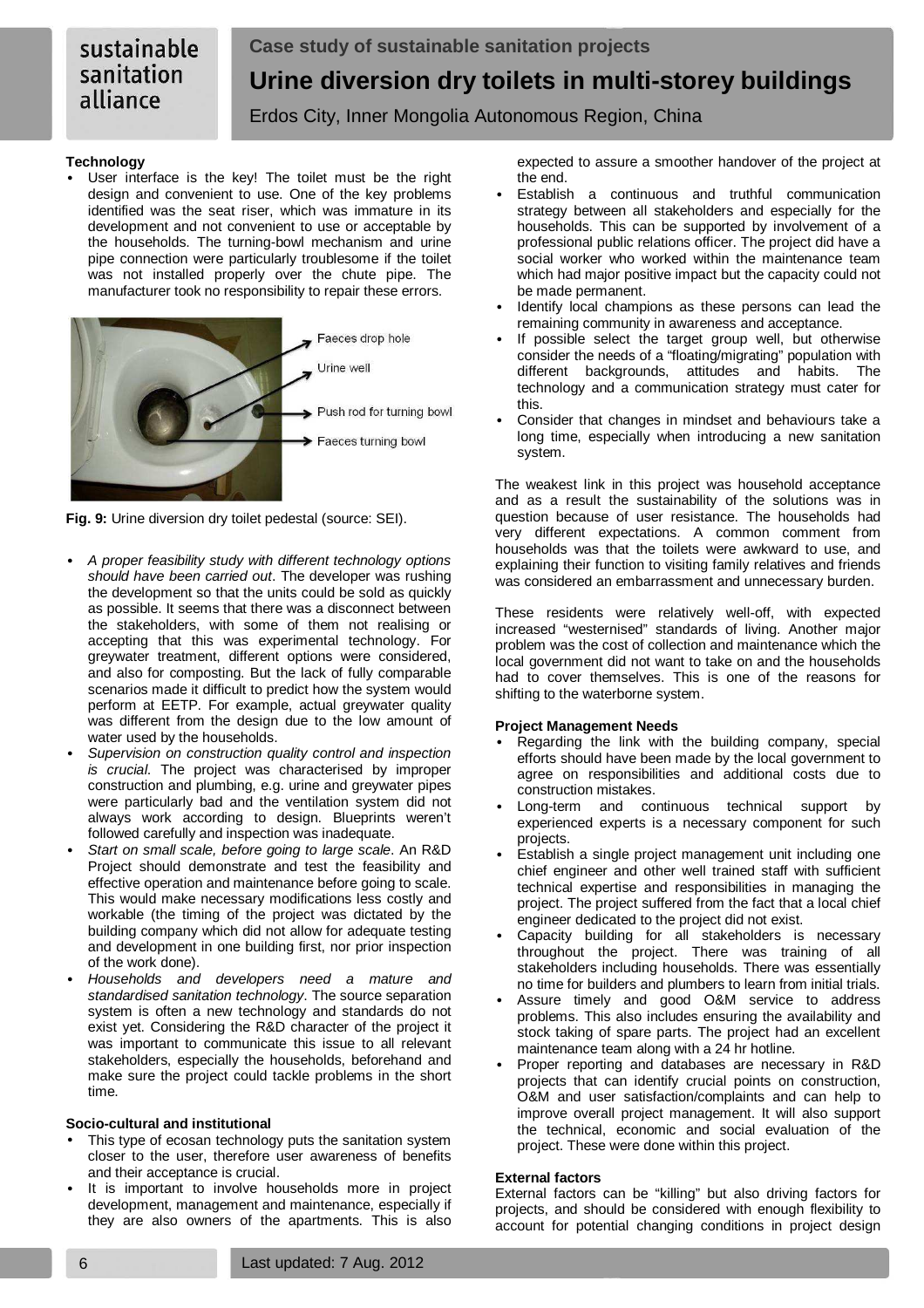and during implementation. In the EETP, the following external factors changed during the project duration:

- Changes in local development and standard of living (a sharp rise in standard of living with the increase in value of coal)
- Changes of target group with different aspirations, expectations and awareness. Originally the project targeted lower-income displaced farmers moving into urban areas, but ultimately many tenants were higherincome people who were familiar with the urban lifestyle and had higher expectations.
- Changes in local political support, e.g. governmental representatives and the governor changed several times during the project period.
- Changes in beneficial and hindering boundary conditions, for example climate, water availability, water price, policies, etc. (in this case, water scarcity was no longer a problem, at least not for the short term, once the pipeline to the Yellow River was built and fossil groundwater supply was increased).

The location of project should be carefully chosen:

- Locations with pressing environmental concerns and/or high ambitions for environmental protection and water saving should be chosen. In Erdos there were definitely pressing environmental problems like water stress, but people surveyed generally did not care much for the environmental benefits of a dry system.
- Proximity to agriculture should be sought to keep transport distances between the generation and use of the ecosan products short. The distance was about 30 km which might have been too far.
- Governmental support should be guaranteed and favourable policies for sustainable development are crucial. Governmental support clearly declined over time. Also, note that the District government had invested quite heavily in the conventional waterborne system infrastructure. Zhu (2008) describes the EETP as "an island of eco-town surrounded by the sewage system". There was really not much incentive for this kind of new development.



**Fig. 10:** Private bathroom with urine diversion dry toilet pedestal (source: C. Olt, 2008).

In 2009 four modified Separett urine-diverting dry toilets www.separett.com were test-installed in one stairwell. They were connected via the chutes to the basement bins by

sawing off the bottom of the toilets and inner pails. These functioned well from the summer of 2009 to the end of 2010 when the trial was ended. The owners were happy with the toilet performance. So in the end, a toilet model with selfcontained ventilation features proved to be a workable solution. Future projects are therefore advised that selfventilating toilets will help ensure odour management at the user level – much similar to the water lock that flush toilets have.

# **12 Sustainability assessment and long-term impacts**

A basic assessment (Table 2) was carried out to indicate in which of the five sustainability criteria for sanitation (according to the SuSanA Vision Document) this project has its strengths and weaknesses (to the end of 2009).

**Table 2:** Qualitative indication of sustainability of system. A cross in the respective column shows assessment of the relative sustainability of project ("+" means: strong point of project; "o" means: average strength for this aspect and "–" means: no emphasis on this aspect for this project).

|                                        | collection<br>and<br>transport |   |   | treatment |   |  | transport<br>and<br>reuse |   |   |
|----------------------------------------|--------------------------------|---|---|-----------|---|--|---------------------------|---|---|
| Sustainability criteria                | $\div$                         | O |   | +         | ο |  | $\div$                    | O |   |
| health and<br>hygiene                  |                                |   | X | X         |   |  |                           | X |   |
| environmental and<br>natural resources |                                |   | X |           | Χ |  |                           |   | Χ |
| $\bullet$ technology and<br>operation  |                                | X |   | X         |   |  |                           | X |   |
| finance and<br>economics               |                                |   | X |           | Χ |  |                           |   | Χ |
| socio-cultural and<br>institutional    |                                |   | X |           | Χ |  |                           |   |   |

# **Sustainability criteria for sanitation:**

**Health and hygiene** include the risk of exposure to pathogens and hazardous substances and improvement of livelihood achieved by the application of a certain sanitation system.

**Environment and natural resources** involve the resources needed in the project as well as the degree of recycling and reuse practiced and the effects of these.

**Technology and operation** relate to the functionality and ease of constructing, operating and monitoring the entire system as well as its robustness and adaptability to existing systems.

**Financial and economic issues** include the capacity of households and communities to cover the costs for sanitation as well as the benefit, such as from fertiliser and the external impact on the economy.

**Socio-cultural and institutional aspects** refer to the sociocultural acceptance and appropriateness of the system, perceptions, gender issues and compliance with legal and institutional frameworks.

For details on these criteria, please see the SuSanA Vision document "Towards more sustainable solutions" (www.susana.org).

Regarding long-term impacts, the following is concluded: Although the EETP is now terminated (i.e. the dry sanitation system is no longer in place), the lessons learnt from the project continue to provide a showcase for green construction in water-scare areas of China. The EETP will continue to act as a learning and showcase project for ecological sanitation.